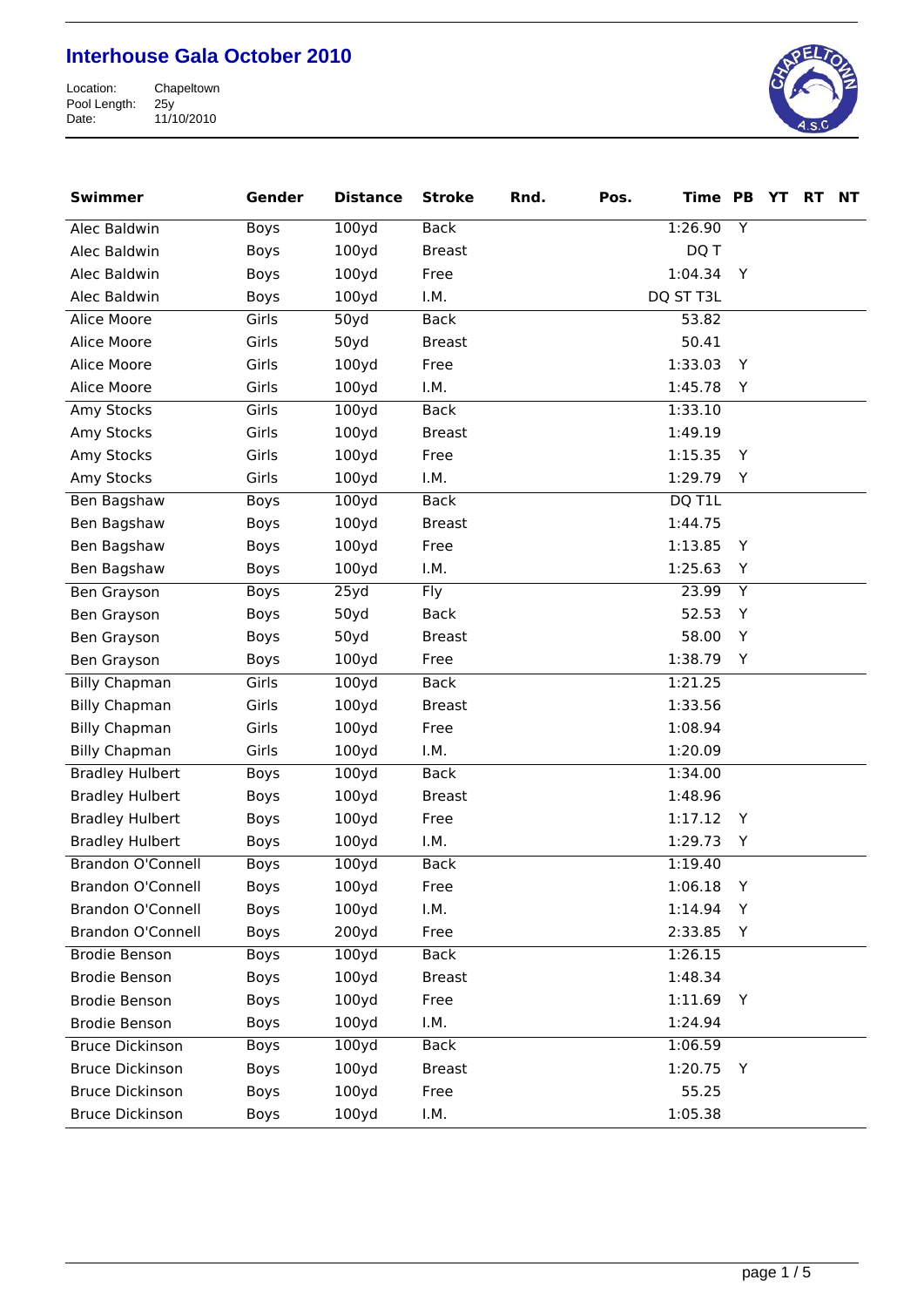

| <b>Swimmer</b>         | Gender      | <b>Distance</b>   | <b>Stroke</b> | Rnd. | Pos. | <b>Time</b>        | PB             |  |
|------------------------|-------------|-------------------|---------------|------|------|--------------------|----------------|--|
| <b>Cherie Millward</b> | Girls       | 100yd             | <b>Back</b>   |      |      | 1:43.91            | Y              |  |
| Cherie Millward        | Girls       | 100yd             | <b>Breast</b> |      |      | 1:47.66            |                |  |
| Cherie Millward        | Girls       | 100yd             | Free          |      |      | 1:24.16            |                |  |
| Cherie Millward        | Girls       | 100y <sub>d</sub> | I.M.          |      |      | 1:39.69            | Y              |  |
| Chloe Bagshaw          | Girls       | 100yd             | <b>Back</b>   |      |      | 1:44.18            | Y              |  |
| Chloe Bagshaw          | Girls       | 100yd             | <b>Breast</b> |      |      | 1:55.56            |                |  |
| Chloe Bagshaw          | Girls       | 100yd             | Free          |      |      | 1:29.38            |                |  |
| Chloe Bagshaw          | Girls       | 100yd             | I.M.          |      |      | 1:40.44            |                |  |
| Chloe Kime             | Girls       | 25yd              | <b>Fly</b>    |      |      | 24.91              |                |  |
| Chloe Kime             | Girls       | 50yd              | <b>Back</b>   |      |      | 58.16              | Y              |  |
| Chloe Kime             | Girls       | 50yd              | <b>Breast</b> |      |      | DQ SL              |                |  |
| Chloe Kime             | Girls       | 50yd              | Free          |      |      | 47.22              | Y              |  |
| Colby Watkinson        | <b>Boys</b> | 50y <sub>d</sub>  | <b>Back</b>   |      |      | 46.41              |                |  |
| Colby Watkinson        | Boys        | 50yd              | <b>Breast</b> |      |      | DQ SL              |                |  |
| Colby Watkinson        | Boys        | 100yd             | Free          |      |      | 1:29.85            |                |  |
| Colby Watkinson        | Boys        | 100y <sub>d</sub> | I.M.          |      |      | DQ SL3L            |                |  |
| Demi Benson            | Girls       | 100yd             | Free          |      |      | 1:11.78            | Y              |  |
| Demi Benson            | Girls       | 100yd             | I.M.          |      |      | 1:33.21            |                |  |
| Dion Charehwatenda     | Boys        | 50y <sub>d</sub>  | <b>Back</b>   |      |      | 49.08              | Y              |  |
| Dion Charehwatenda     | Boys        | 50yd              | <b>Breast</b> |      |      | 49.34              | Y              |  |
| Dion Charehwatenda     | Boys        | 100y <sub>d</sub> | Free          |      |      | 1:26.44            | Y              |  |
| Dion Charehwatenda     | Boys        | 100y <sub>d</sub> | I.M.          |      |      | DQ ST T3L          |                |  |
| Ellie Brammer          | Girls       | 50yd              | <b>Back</b>   |      |      | $\overline{52.09}$ | Y              |  |
| Ellie Brammer          | Girls       | 50yd              | <b>Breast</b> |      |      | 1:01.78            |                |  |
| Ellie Brammer          | Girls       | 100yd             | Free          |      |      | 1:39.37            |                |  |
| Ellie Brammer          | Girls       | 100yd             | I.M.          |      |      | DQ SA1L T2L        |                |  |
| <b>Ellie Butler</b>    | Girls       | 100yd             | <b>Back</b>   |      |      | 1:35.03            |                |  |
| Ellie Butler           | Girls       | 100yd             | <b>Breast</b> |      |      | 1:38.06            |                |  |
| Ellie Butler           | Girls       | 100y <sub>d</sub> | Free          |      |      | 1:22.56            |                |  |
| Ellie Butler           | Girls       | 100y <sub>d</sub> | I.M.          |      |      | 1:34.16            |                |  |
| Finn Campbell          | Boys        | 50y <sub>d</sub>  | <b>Back</b>   |      |      | 51.75              | $\overline{Y}$ |  |
| Finn Campbell          | Boys        | 50yd              | <b>Breast</b> |      |      | 48.66              | Y              |  |
| <b>Finn Campbell</b>   | <b>Boys</b> | 100yd             | Free          |      |      | 1:44.87            | Y              |  |
| Finn Campbell          | Boys        | 100y <sub>d</sub> | I.M.          |      |      | DQ SA1L            |                |  |
| Hannah Reynolds        | Girls       | 100yd             | <b>Back</b>   |      |      | 1:38.31            |                |  |
| Hannah Reynolds        | Girls       | 100yd             | <b>Breast</b> |      |      | 1:43.60            | Y              |  |
| Hannah Reynolds        | Girls       | 100yd             | Free          |      |      | 1:19.15            | Y              |  |
| Hannah Reynolds        | Girls       | 100y <sub>d</sub> | I.M.          |      |      | 1:33.06            | Y              |  |
| <b>Hannah Shaw</b>     | Girls       | 50yd              | <b>Back</b>   |      |      | DQ T               |                |  |
| Hannah Shaw            | Girls       | 50yd              | <b>Breast</b> |      |      | 58.19              | Y              |  |
| Hannah Shaw            | Girls       | 100y <sub>d</sub> | Free          |      |      | 1:29.28            |                |  |
| Hannah Shaw            | Girls       | 100yd             | I.M.          |      |      | 1:43.15            | Y              |  |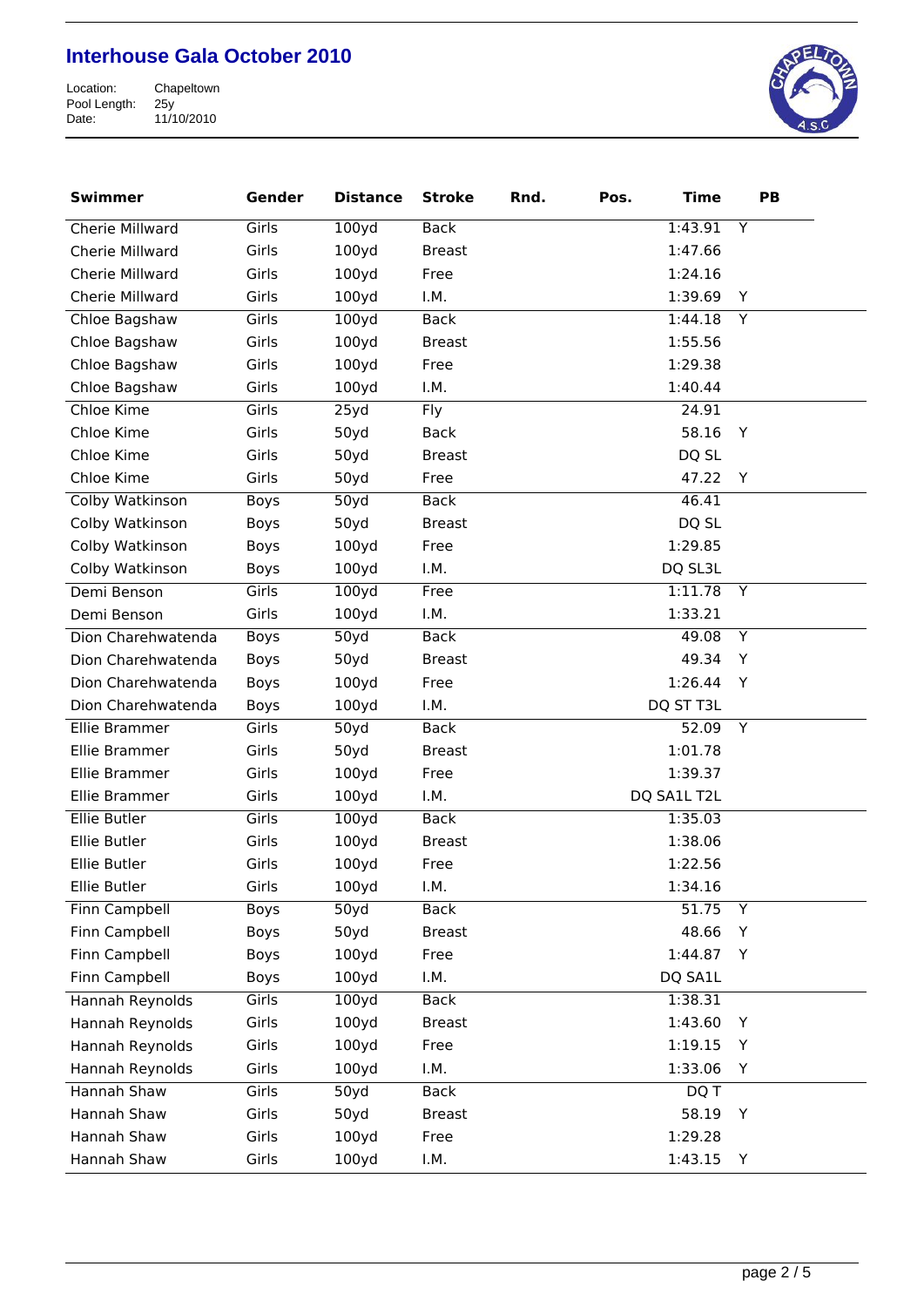

| <b>Swimmer</b>       | Gender      | <b>Distance</b>   | <b>Stroke</b> | Rnd. | Pos. | <b>Time</b> |   | PB |
|----------------------|-------------|-------------------|---------------|------|------|-------------|---|----|
| <b>Hannah Stocks</b> | Girls       | 100yd             | <b>Back</b>   |      |      | 1:34.66     | Υ |    |
| Hannah Stocks        | Girls       | 100y <sub>d</sub> | <b>Breast</b> |      |      | 1:38.94     |   |    |
| Hannah Stocks        | Girls       | 100yd             | Free          |      |      | 1:11.22     |   |    |
| Hannah Stocks        | Girls       | 100y <sub>d</sub> | I.M.          |      |      | 1:26.54     |   |    |
| Ilia Zaiats          | Boys        | 100yd             | <b>Back</b>   |      |      | 1:14.53     | Y |    |
| Ilia Zaiats          | Boys        | 100y <sub>d</sub> | Free          |      |      | 58.37       |   |    |
| Ilia Zaiats          | Boys        | 100yd             | I.M.          |      |      | 1:08.47     | Y |    |
| Ilia Zaiats          | Boys        | 200y <sub>d</sub> | Free          |      |      | 2:11.63     |   |    |
| Jack Anderson        | Boys        | 50yd              | <b>Back</b>   |      |      | 49.16       | Y |    |
| Jack Anderson        | Boys        | 50yd              | <b>Breast</b> |      |      | 51.78       | Y |    |
| Jack Anderson        | Boys        | 100yd             | Free          |      |      | 1:32.53     | Y |    |
| Jack Anderson        | Boys        | 100y <sub>d</sub> | I.M.          |      |      | 1:45.94     | Υ |    |
| Jack Moore           | Boys        | 100yd             | <b>Back</b>   |      |      | 1:23.62     | Y |    |
| Jack Moore           | Boys        | 100yd             | <b>Breast</b> |      |      | DQ T        |   |    |
| Jack Moore           | Boys        | 100yd             | Free          |      |      | 1:05.09     | Y |    |
| Jack Moore           | Boys        | 100y <sub>d</sub> | I.M.          |      |      | DQ T2L      |   |    |
| Jessica Addy         | Girls       | 100yd             | <b>Back</b>   |      |      | 1:20.50     | Y |    |
| Jessica Addy         | Girls       | 100y <sub>d</sub> | Free          |      |      | 1:06.47     |   |    |
| Jessica Addy         | Girls       | 100yd             | I.M.          |      |      | 1:17.89     | Υ |    |
| Jessica Addy         | Girls       | 200y <sub>d</sub> | Free          |      |      | 2:23.75     | Y |    |
| Joseph Mee           | Boys        | 100y <sub>d</sub> | <b>Back</b>   |      |      | 1:37.79     |   |    |
| Joseph Mee           | Boys        | 100y <sub>d</sub> | Free          |      |      | 1:15.52     |   |    |
| Joseph Mee           | Boys        | 100yd             | I.M.          |      |      | 1:23.58     |   |    |
| Joseph O'Connell     | Boys        | 100yd             | <b>Back</b>   |      |      | 1:26.62     |   |    |
| Joseph O'Connell     | Boys        | 100y <sub>d</sub> | <b>Breast</b> |      |      | 1:55.41     |   |    |
| Joseph O'Connell     | Boys        | 100y <sub>d</sub> | Free          |      |      | 1:18.37     |   |    |
| Joseph O'Connell     | Boys        | 100y <sub>d</sub> | I.M.          |      |      | 1:32.38     | Υ |    |
| Josh Margerrison     | Boys        | 100y <sub>d</sub> | <b>Back</b>   |      |      | 1:19.81     | Υ |    |
| Josh Margerrison     | Boys        | 100y <sub>d</sub> | <b>Breast</b> |      |      | 1:34.97     | Υ |    |
| Josh Margerrison     | Boys        | 100yd             | Free          |      |      | 1:05.44     | Υ |    |
| Josh Margerrison     | Boys        | 100y <sub>d</sub> | I.M.          |      |      | 1:17.89     | Υ |    |
| Joshua Page          | Boys        | 50yd              | <b>Back</b>   |      |      | 48.68       | Υ |    |
| Joshua Page          | <b>Boys</b> | 50yd              | <b>Breast</b> |      |      | 46.85       |   | Υ  |
| Joshua Page          | Boys        | 100y <sub>d</sub> | Free          |      |      | 1:43.90     |   |    |
| Joshua Page          | Boys        | 100y <sub>d</sub> | I.M.          |      |      | 1:50.10     |   |    |
| Joshua Wheeler       | Boys        | 25yd              | <b>Fly</b>    |      |      | DQ SA       |   |    |
| Joshua Wheeler       | Boys        | 50yd              | <b>Back</b>   |      |      | DQ T        |   |    |
| Joshua Wheeler       | Boys        | 50yd              | <b>Breast</b> |      |      | DQ SL       |   |    |
| Joshua Wheeler       | Boys        | 50yd              | Free          |      |      | 56.22       |   |    |
| <b>Kelsey Shaw</b>   | Girls       | 50yd              | <b>Back</b>   |      |      | 46.19       |   |    |
| Kelsey Shaw          | Girls       | 50yd              | <b>Breast</b> |      |      | 50.25       | Υ |    |
| Kelsey Shaw          | Girls       | 100yd             | Free          |      |      | 1:22.04     | Y |    |
| Kelsey Shaw          | Girls       | 100y <sub>d</sub> | I.M.          |      |      | 1:38.84     |   |    |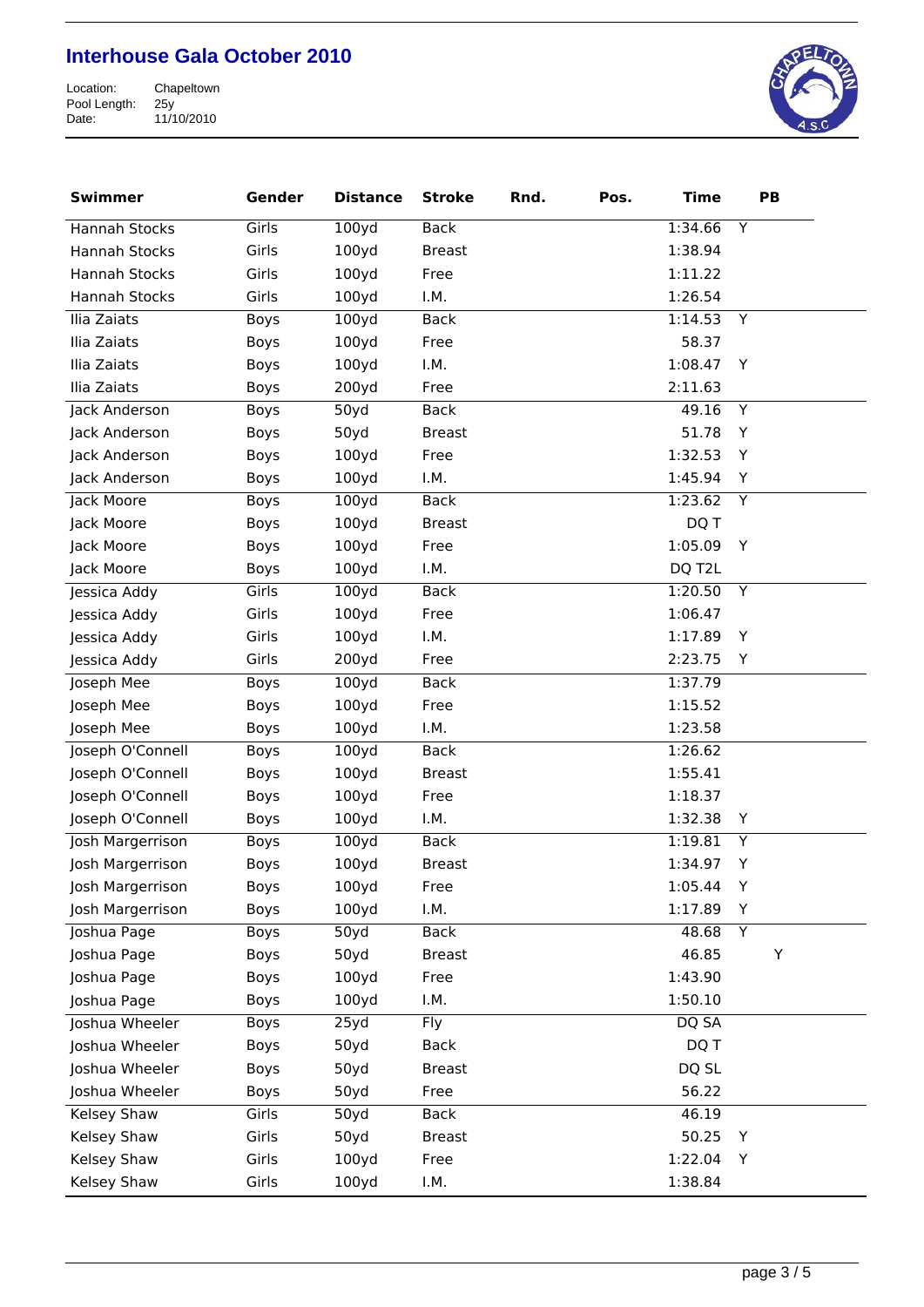

| <b>Swimmer</b>      | Gender | <b>Distance</b>   | <b>Stroke</b> | Rnd. | Pos. | <b>Time</b> | PB |   |
|---------------------|--------|-------------------|---------------|------|------|-------------|----|---|
| Lauren Siddy        | Girls  | 50y <sub>d</sub>  | <b>Back</b>   |      |      | 49.00       |    |   |
| Lauren Siddy        | Girls  | 50yd              | <b>Breast</b> |      |      | 52.22       |    |   |
| Lauren Siddy        | Girls  | 100yd             | Free          |      |      | 1:28.78     |    |   |
| Lauren Siddy        | Girls  | 100y <sub>d</sub> | I.M.          |      |      | DQ SL3L     |    |   |
| Laurie Monaghan     | Girls  | 100yd             | <b>Back</b>   |      |      | 1:10.72     |    | Y |
| Laurie Monaghan     | Girls  | 100yd             | Free          |      |      | 1:01.62     | Y  |   |
| Laurie Monaghan     | Girls  | 100yd             | I.M.          |      |      | 1:12.41     |    |   |
| Laurie Monaghan     | Girls  | 200y <sub>d</sub> | Free          |      |      | 2:18.50     |    |   |
| Lewis Haddon        | Boys   | 100yd             | <b>Back</b>   |      |      | 1:27.65     | Y  |   |
| Lewis Haddon        | Boys   | 100yd             | <b>Breast</b> |      |      | 1:39.25     |    |   |
| Lewis Haddon        | Boys   | 100y <sub>d</sub> | Free          |      |      | 1:12.44     |    |   |
| Lewis Haddon        | Boys   | 100yd             | I.M.          |      |      | DQ T2L      |    |   |
| Lily Walker         | Girls  | 25yd              | <b>Fly</b>    |      |      | DQ SL       |    |   |
| Lily Walker         | Girls  | 50yd              | <b>Back</b>   |      |      | 1:02.41     |    |   |
| Lily Walker         | Girls  | 50yd              | <b>Breast</b> |      |      | DQ SL       |    |   |
| Lily Walker         | Girls  | 50yd              | Free          |      |      | 53.38       |    |   |
| Linda Ljasevits     | Girls  | 50y <sub>d</sub>  | <b>Back</b>   |      |      | 49.60       | Y  |   |
| Linda Ljasevits     | Girls  | 50yd              | <b>Breast</b> |      |      | DQ ST       |    |   |
| Linda Ljasevits     | Girls  | 100y <sub>d</sub> | Free          |      |      | 1:31.84     | Y  |   |
| Linda Ljasevits     | Girls  | 100y <sub>d</sub> | I.M.          |      |      | DQ T2L      |    |   |
| <b>Maddy Price</b>  | Girls  | 25yd              | <b>Fly</b>    |      |      | 22.11       |    |   |
| <b>Maddy Price</b>  | Girls  | 50yd              | <b>Back</b>   |      |      | DQ T        |    |   |
| <b>Maddy Price</b>  | Girls  | 50yd              | <b>Breast</b> |      |      | DQ T SL     |    |   |
| <b>Maddy Price</b>  | Girls  | 100y <sub>d</sub> | Free          |      |      | 1:41.00     |    |   |
| Megan Hobson        | Girls  | 100yd             | <b>Back</b>   |      |      | 1:28.37 Y   |    |   |
| Megan Hobson        | Girls  | 100yd             | <b>Breast</b> |      |      | 1:33.75     |    |   |
| Megan Hobson        | Girls  | 100yd             | Free          |      |      | 1:10.06     |    |   |
| Megan Hobson        | Girls  | 100y <sub>d</sub> | I.M.          |      |      | 1:23.75     |    |   |
| Millie Baldwin      | Girls  | 100yd             | <b>Back</b>   |      |      | DQ T3L      |    |   |
| Millie Baldwin      | Girls  | 100yd             | <b>Breast</b> |      |      | 1:39.53     |    |   |
| Millie Baldwin      | Girls  | 100yd             | Free          |      |      | 1:12.82     |    |   |
| Millie Baldwin      | Girls  | 100yd             | I.M.          |      |      | 1:26.79     |    |   |
| <b>Molly Walker</b> | Girls  | 100yd             | <b>Back</b>   |      |      | 1:29.28     | Y  |   |
| Molly Walker        | Girls  | 100yd             | <b>Breast</b> |      |      | 1:44.66     | Y  |   |
| Molly Walker        | Girls  | 100yd             | Free          |      |      | 1:16.07     | Y  |   |
| Molly Walker        | Girls  | 100yd             | I.M.          |      |      | 1:28.78     | Y  |   |
| Muir Campbell       | Boys   | 25yd              | Fly           |      |      | DQ SA       |    |   |
| Muir Campbell       | Boys   | 50yd              | <b>Back</b>   |      |      | 1:01.91     | Y  |   |
| Muir Campbell       | Boys   | 50yd              | <b>Breast</b> |      |      | DQ SL F     |    |   |
| Muir Campbell       | Boys   | 50yd              | Free          |      |      | 54.09       | Y  |   |